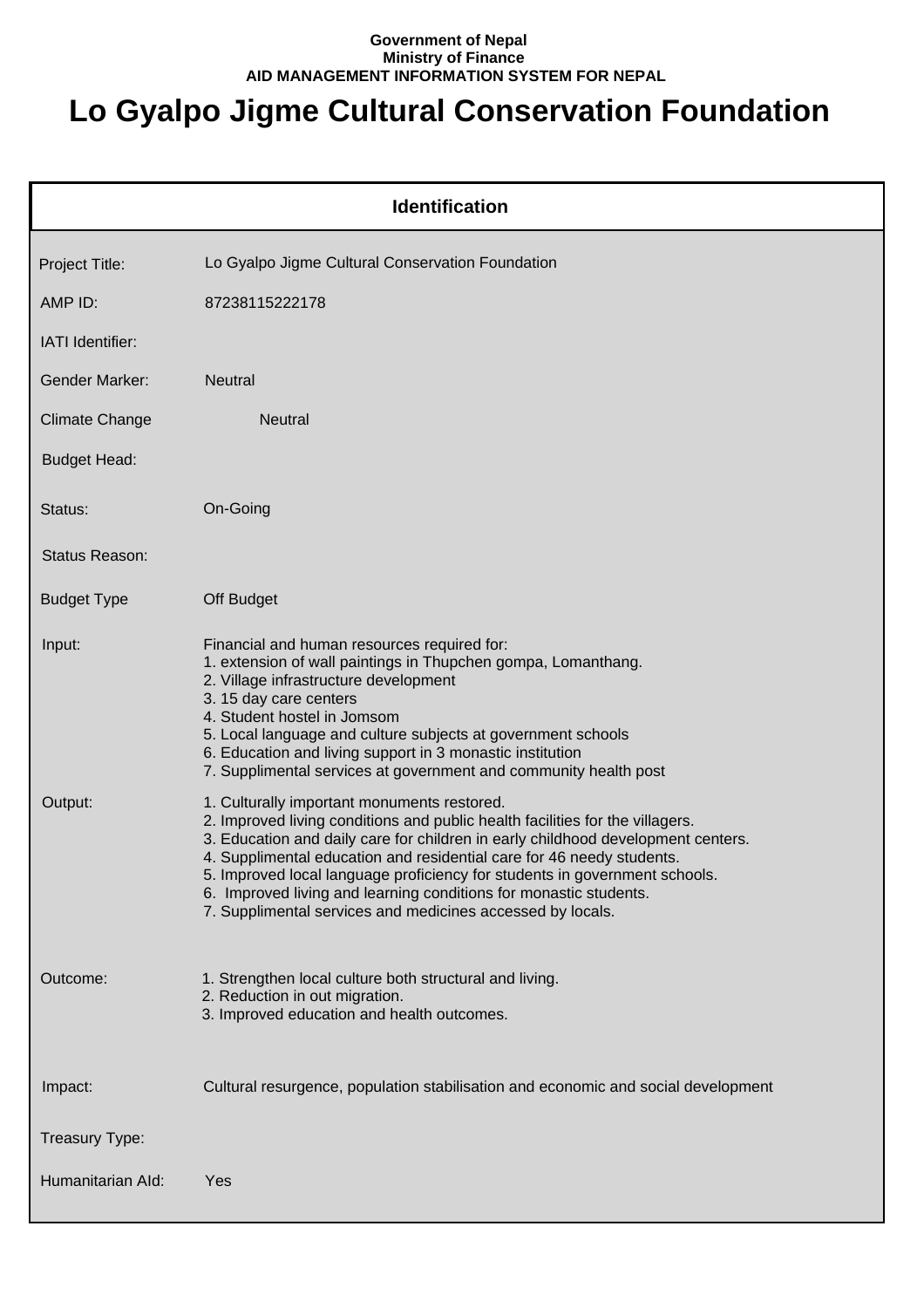| Location         |            |
|------------------|------------|
| Location         | Percentage |
| Mustang (Jomsom) | 100.0%     |

| <b>National Plan</b>                                                                                        |            |
|-------------------------------------------------------------------------------------------------------------|------------|
| Program                                                                                                     | Percentage |
| [ Rural Infrastructure ] [ Infrastructure Development Policy ] [ National Development Plan<br>$(NDP)$ ]     | $13.0\%$   |
| [Education ] [Social Development Policy ] [National Development Plan (NDP) ]                                | 53.0%      |
| [Health and Nutrition ] [Social Development Policy ] [National Development Plan (NDP) ]                     | $19.0\%$   |
| [ Culture ] [ Macroeconomic Policy and Economic Development Policy ] [ National<br>Development Plan (NDP) 1 | 15.0%      |

| <b>Sector</b>                                         |            |  |
|-------------------------------------------------------|------------|--|
| Sector                                                | Percentage |  |
| Nepal Sector Classification EDUCATION 0               | 53.0%      |  |
| Nepal Sector Classification HEALTH 0                  | 19.0%      |  |
| Nepal Sector Classification LOCAL DEVELOPMENT 0       | 13.0%      |  |
| Nepal Sector Classification YOUTH, SPORTS & CULTURE 0 | 15.0%      |  |

| <b>Implementing/Executing Agency</b>            |        |  |
|-------------------------------------------------|--------|--|
| <b>Implementing Agency</b>                      |        |  |
| Non Governmental Organisations                  | 100.0% |  |
| <b>Executing Agency</b>                         |        |  |
| Non Governmental Organisations                  | 100.0% |  |
| <b>Responsible Organization</b>                 |        |  |
| Ministry of Culture, Tourism and Civil Aviation | 28.0%  |  |
| Ministry of Health and Population               | 19.0%  |  |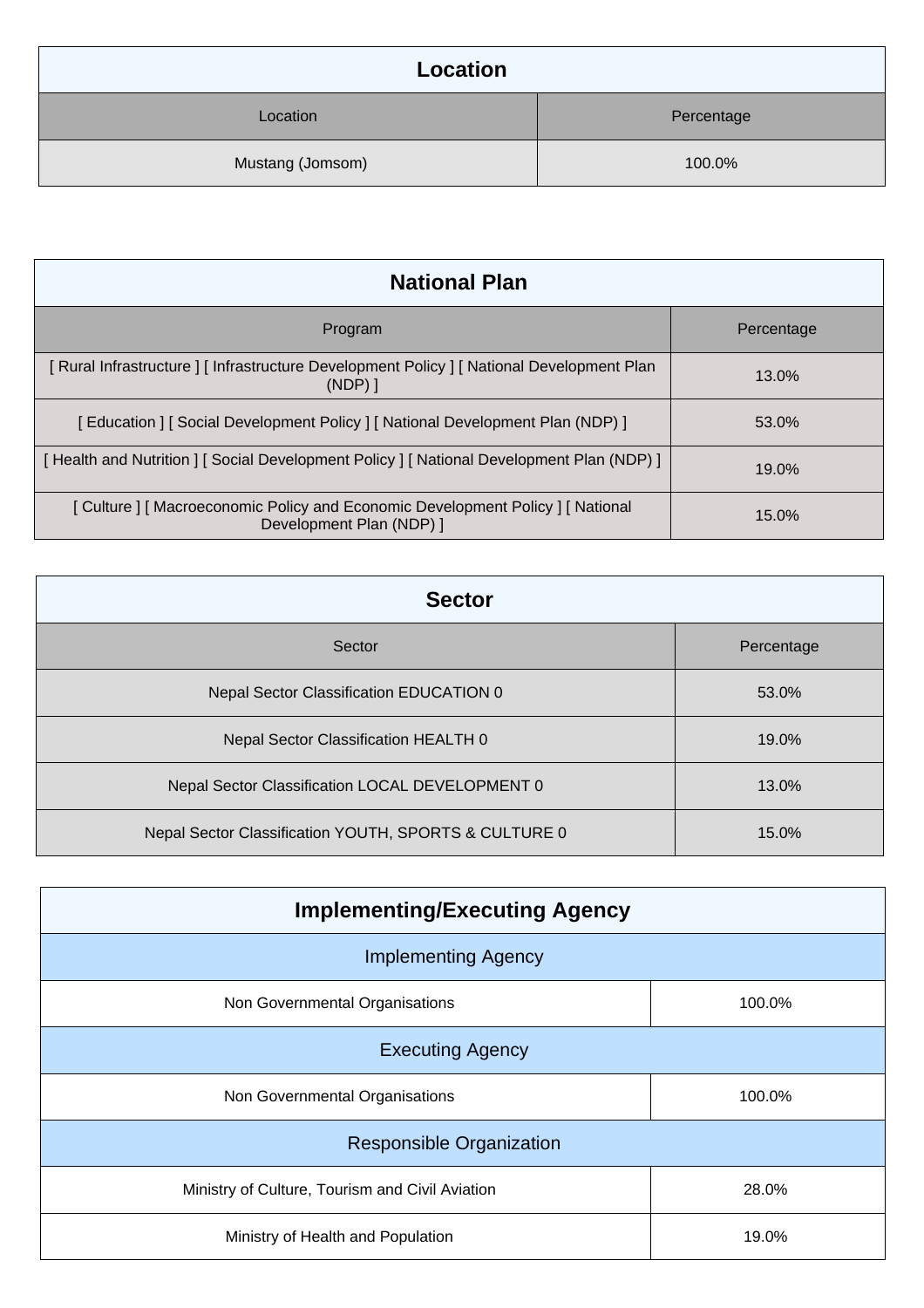| Ministry of Education, Science and Technology | 53.0% |
|-----------------------------------------------|-------|
| Donor                                         |       |
| American Himalayan Foundation                 | 0.0%  |

| <b>Funding</b>                        |                       |                       |                                      |            |                     |
|---------------------------------------|-----------------------|-----------------------|--------------------------------------|------------|---------------------|
| Transaction<br>Date                   | Type of<br>Assistance | Mode of<br>Payment    | Post Earthquake<br>Assistance        | Commitment | <b>Disbursement</b> |
|                                       |                       |                       | <b>American Himalayan Foundation</b> |            |                     |
|                                       | <b>Actual</b>         |                       |                                      |            |                     |
| 11/5/2018                             | Grant Aid             | <b>Direct Payment</b> | No                                   | 1,647,487  | Ю                   |
| 5/17/2019                             | Grant Aid             | <b>Direct Payment</b> | No                                   |            | 50,800              |
| 12/31/2019                            | <b>Grant Aid</b>      | <b>Direct Payment</b> | No                                   |            | 276,129             |
| 6/12/2020                             | Grant Aid             | <b>Direct Payment</b> | No                                   |            | 377,734             |
| 3/19/2021                             | Grant Aid             | <b>Direct Payment</b> | No                                   | O          | 164,504             |
| 8/26/2021                             | Grant Aid             | <b>Direct Payment</b> | No                                   | Ю          | 106,184             |
|                                       |                       | <b>Total</b>          |                                      | 1,647,486  | 975,349             |
| Total (American Himalayan Foundation) |                       |                       | 1,647,486                            | 975,349    |                     |
| <b>UNDISBURSED BALANCE</b>            |                       |                       | 672,137                              |            |                     |

## **Progress Achieved**

Progress Achieved:

Key Problems:

Steps Taken to Solve Problems: